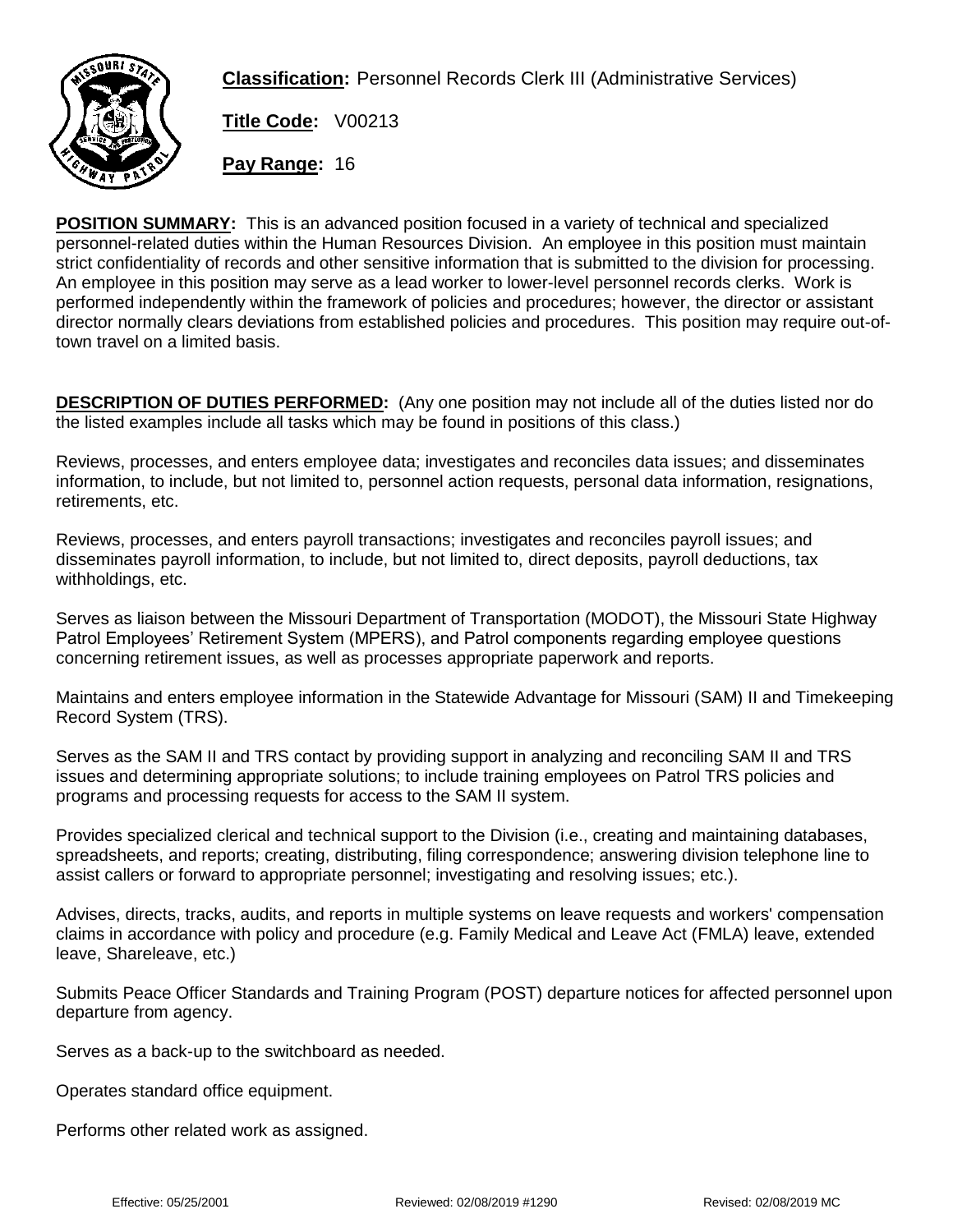**REQUIRED KNOWLEDGE, SKILLS, AND ABILITIES:** Thorough knowledge of modern office practices, procedures, and equipment.

Thorough knowledge of business English, punctuation, and spelling.

Thorough knowledge of Microsoft Office/Excel and basic word processing and spreadsheet concepts.

Thorough knowledge of customer service fundamentals, to include problem resolution, empathy, critical thinking and proper documentation of issues.

Thorough knowledge of state payroll and Internal Revenue Services (IRS) procedures.

Thorough knowledge or ability to learn Patrol policies and procedures governing payroll and expense reimbursement practices.

Skill in operating a calculator with a high degree of efficiency.

Ability to learn and/or utilize the Patrol's applicable computer systems, policies, and procedures.

Ability to make computer entries in multiple databases.

Ability to make arithmetical calculations with speed and accuracy.

Ability to maintain complex clerical records and files.

Ability to verify documents produced and received, and takes proper steps to reconcile errors.

Ability to produce a volume of work and meet predetermined deadlines.

Ability to organize and prioritize work effectively.

Ability to communicate in English clearly and concisely, both orally and in writing.

Ability to establish and maintain harmonious working relations with other department employees and a variety of representatives from public and private agencies.

Ability to establish, alphabetize, transport, file, and purge records/documents in accordance with established division procedures.

Ability to work with material that may be of a sexual nature relating to criminal activity (e.g., written material, photographs, and/or verbal language, etc.).

Ability to handle restricted and confidential information in a professional manner and maintain the information as such.

Ability to operate basic office equipment as detailed in the description of duties.

Ability to perform job related travel, as needed

Ability to work hours as assigned.